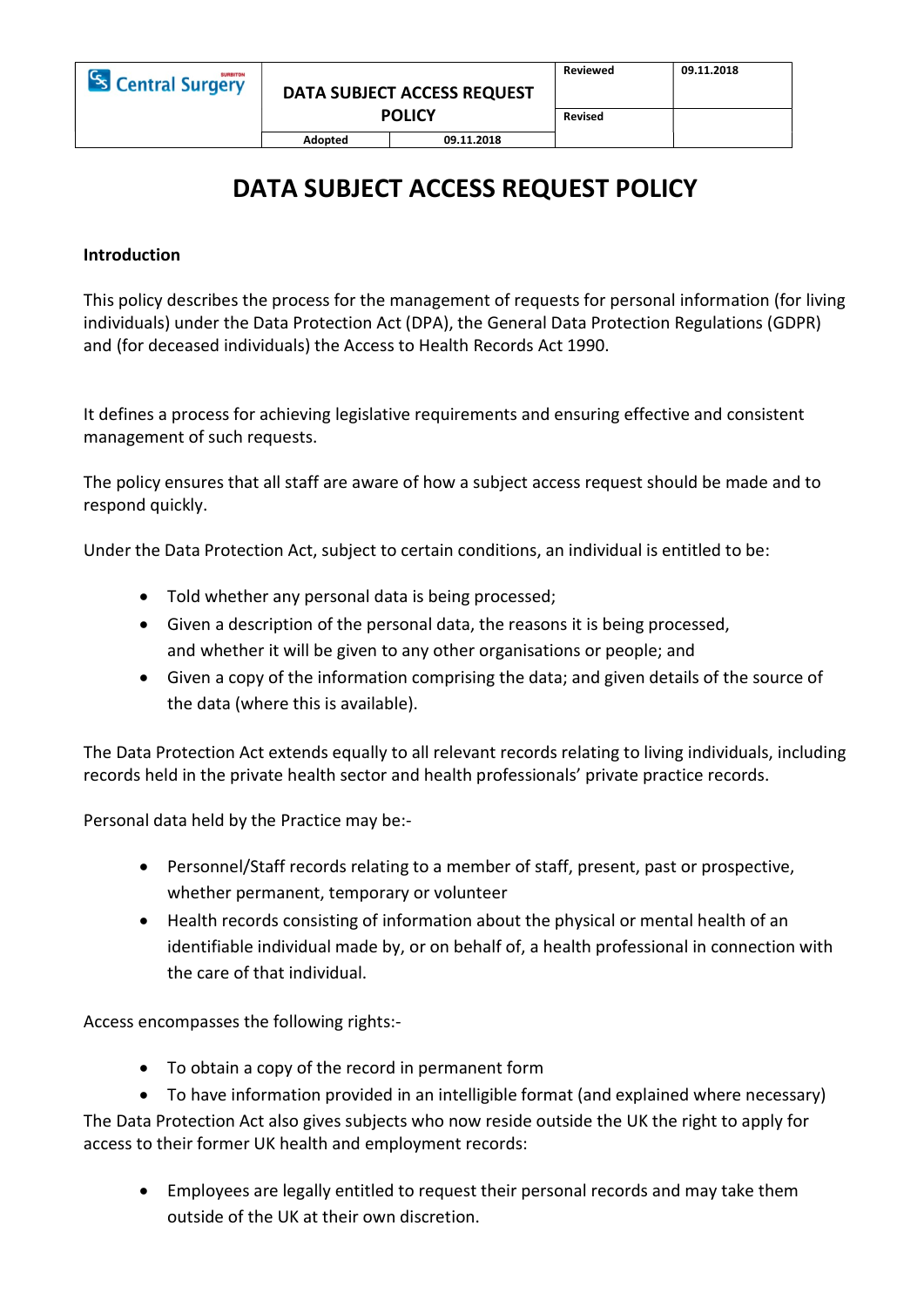Original health records should not be given to people to keep/take outside the UK. A GP or community health professional may be prepared to provide the patient with a summary of treatment; alternatively the patient may make a request for access in the usual way.

Organisations must have procedures in place to ensure that individual's rights of access are met within a timely and appropriate fashion.

Individual's rights regarding the sharing of their personal information are supported by the Care Record Guarantees, which set out high-level commitments for protecting and safeguarding service user information, particularly in regard to individuals' rights of access to their own information, how information will be shared (both within and outside of the organisation) and how decisions on sharing information will be made.

In the response to the Caldicott2 Report, the Department of Health confirmed that service users should have access to information about themselves even if it was obtained through new or nontraditional approaches (for example, virtual consultations) to delivering health and care services.

The BMA Confidentiality and Health Records Toolkit helps identify the key factors to take into consideration when making a decision around confidentiality and disclosure of health records.

## Scope

This policy applies to any request by a patient or member of staff for access to their personal information held by the Practice.

This policy applies to all staff (employees, governing body members, contractors) of the Practice.

# Who can make an Access Request?

An application for access to personal data may be made to the Practice by any of the following:-

- an individual
- a person authorised by the individual in writing to make the application on an individual's behalf e.g. solicitor, family member, carer
- a person having parental responsibility for the individual where he/she is a child.
- a person appointed by a court to manage the affairs of an individual who is deemed incompetent
- individuals who hold a health and welfare Lasting Power of Attorney
- where the individual has died, the personal representative and any person who may have a claim arising out of the individual's death (the executor of the deceased's will; someone who has been appointed as an Administrator of the Estate by the Courts; someone who has the written consent of either of the above to be given access, someone who is in the process of challenging the deceased's will)

The Police may, on occasion, request access to personal data of individuals. Whilst there is an exemption in the Data Protection Act which permits the Practice to disclose information to support the prevention and detection of crime, the Police have no automatic right to access; however they can obtain a Court Order.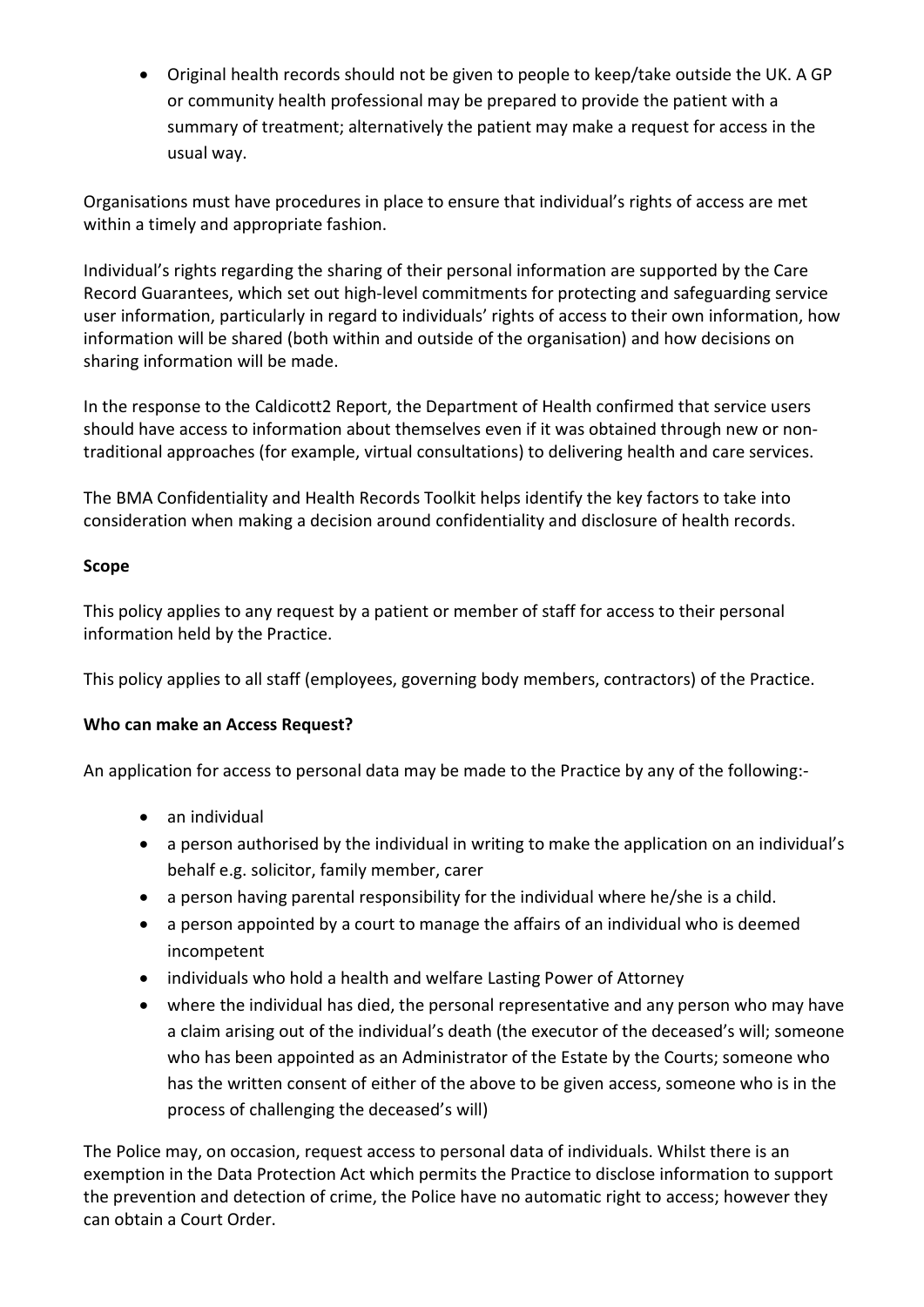Parental responsibility for a child is defined in the Children's Act 1989 as 'all the rights, duties, powers, responsibilities and authority, which by law a parent of a child has in relation to a child and his property'. Although not defined specifically, responsibilities would include safeguarding and promoting a child's health, development and welfare, including if relevant their employment records. Included in the parental rights which would fulfil the parental responsibilities above are:

- having the child live with the person with responsibility, or having a say in where the child lives;
- if the child is not living with her/him, having a personal relationship and regular contact with the child;
- controlling, guiding and directing the child's upbringing.

Foster parents are not ordinarily awarded parental responsibility for a child. It is more likely that this responsibility rests with the child's social worker and appropriate evidence of identity should be sought in the usual way.

The law regards young people aged 16 or 17 to be adults for the purposes of consent to employment or treatment and the right to confidentiality. Therefore, if a 16 year old wishes HR or a medical practitioner to keep their information confidential then that wish must be respected.

In some certain cases, children under the age of 16 who have the capacity and understanding to take decisions about their own treatment are also entitled to decide whether personal information may be passed on and generally to have their confidence respected.

Where a child is considered capable of making decisions, e.g. about his/her employment or medical treatment, the consent of the child must be sought before a person with parental responsibility may be given access. Where, in the view of the appropriate professional, the child is not capable of understanding the nature of the application, the holder of the record is entitled to deny access if it is not felt to be in the patient's best interests.

The identity and consent of the applicant must always be established.

The applicant does not have to give a reason for applying for access.

The Practice is a Data Controller and can only provide information held by the organisation. Data controllers in their own right must be applied to directly, the Practice will not transfer requests from one organisation to another.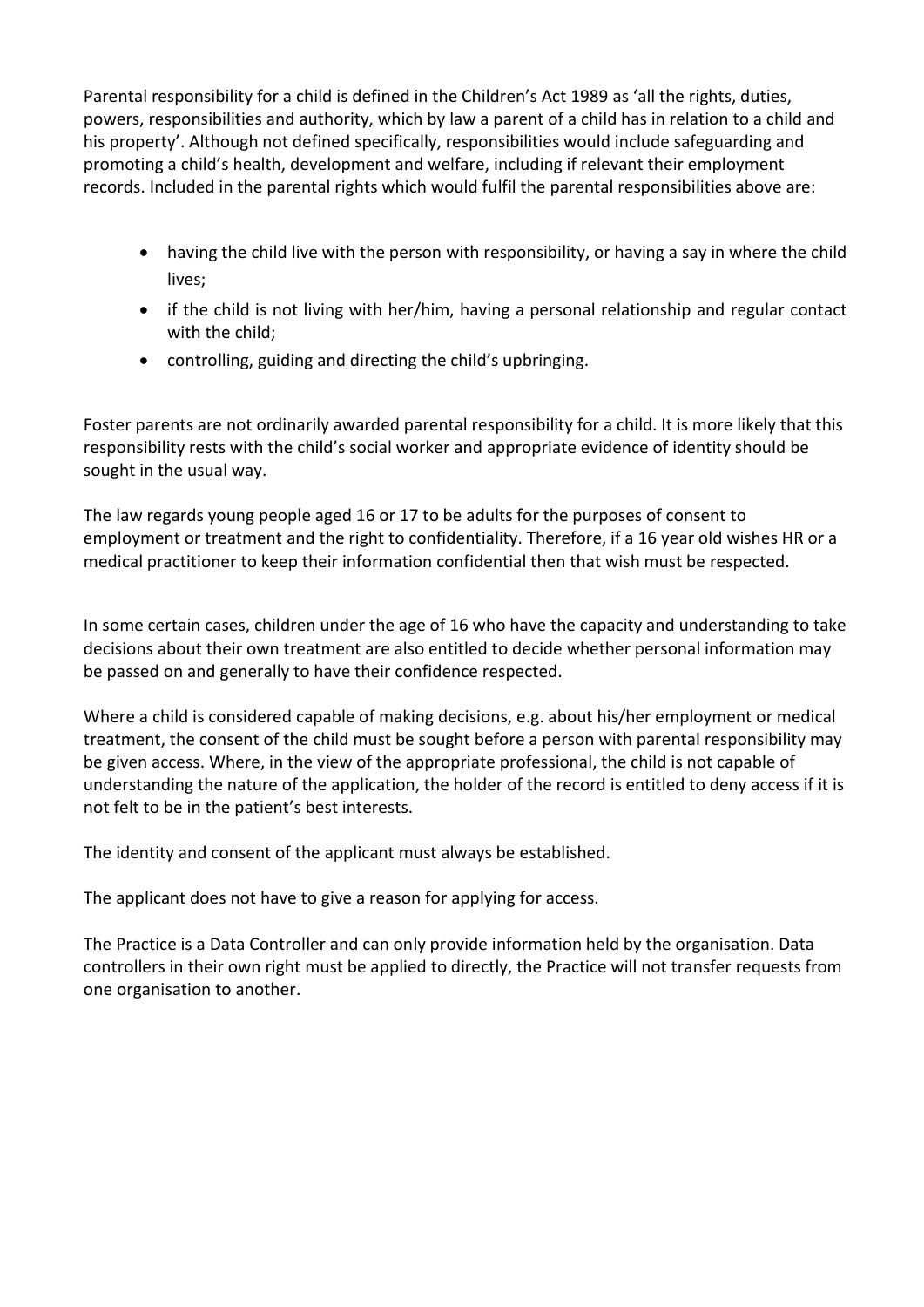## Application

Individuals wishing to exercise their right of access should:

- Make a written application to the Practice holding the records, including via email
- Provide such further information as the Practice may require to sufficiently identify the individual

An individual may also raise a request using the form in **Appendix A**, however this is not mandatory.

The Practice as "data controller" is responsible for ascertaining the purpose of the request and the manner in which the information is supplied.

#### Fees and Response Time

Under GDPR, the Practice musts provide information free of charge. However, we can charge a "reasonable fee" when a request is manifestly unfounded or excessive, particularly if it is repetitive.

The fee must be based on the administrative cost of providing the information only.

The request should be initially passed to the Data Protection Officer who will manage Subject Access Request.

The request must be complied with without delay and at least within one calendar month of receipt of the request. This period can be extended for a further two months where requests are complex or numerous, however the Practice must inform the individual within one month of receipt of the request and explain why the extension is necessary.

The identity of an individual who provided/recorded information should not be disclosed, nor should the identity of any other person/s referred to in the record(s) of the individual requesting access, unless explicit consent has been given.

## The Release Stage

The format of the released information must comply with the requester's wishes. Where no specific format is requested, the Practice should provide the information in the same manner as the original request. For example, requests received via email can be satisfied via email.

The release of a health record is subject to consultation with either:-

- The health professional who is currently, or was most recently, responsible for the clinical care of the data subject in connection with the information which is the subject of the request
- Where there is more than one such health professional, the health professional who is the most suitable to advise on the information which is the subject of the request

Once the records have been collated, redacted where applicable and signed off by the Caldicott Lead, they should be sent to the requester. On no account must the original record be released.

In denying or restricting access, a reason for the decision does not need to be given but the applicant should be directed through the appropriate complaint channels.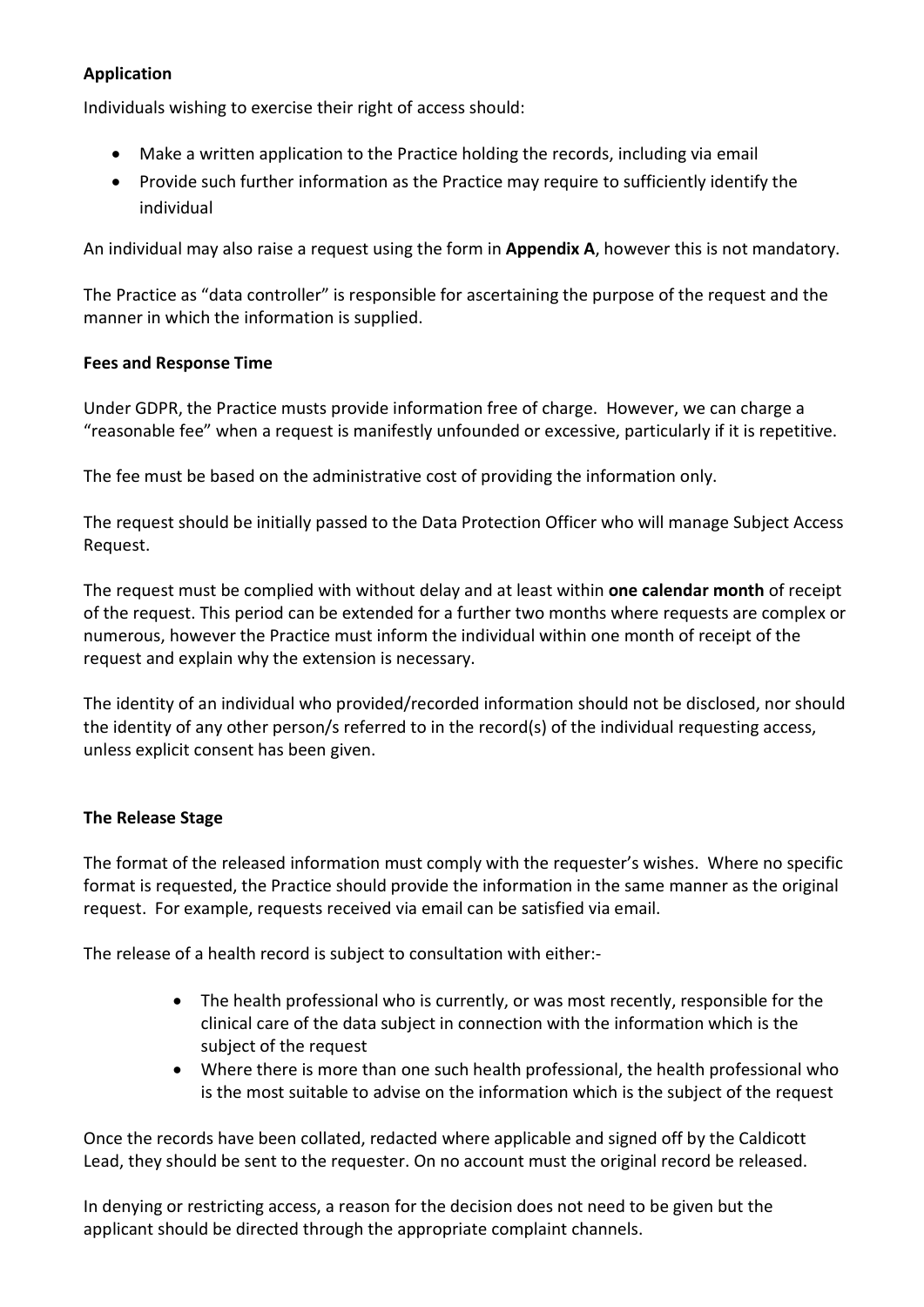Where information is not readily intelligible, an explanation (e.g. of abbreviations or terminology) must be given.

If it is agreed that the subject or their representative may directly inspect the record, a health professional or HR administrator must supervise the access. If supervised by an administrator, this person must not comment or advise on the content of the record and if the applicant raises enquiries, an appointment with a health professional must be offered

## Exemptions

Access may be denied or restricted where:

- The record contains information which relates to or identifies a third party that is not a care professional and has not consented to the disclosure. If possible, the individual should be provided with access to that part of the record which does not contain the third party information
- Access to all or part of the record will prejudice the carrying out of social work by reason of the fact that serious harm to the physical or mental well-being of the individual or any other person is likely. If possible the individual should be provided with access to that part of the record that does not post the risk of serious harm
- Access to all or part of the record will seriously harm the physical or mental well-being of the individual or any other person. If possible the individual should be provided with access to that part of the record that does not pose the risk of serious harm
- If an assessment identifies that to comply with a SAR would involve disproportionate effort under section 8(2)(a) of the Data Protection Act (Appendix C).

There is no requirement to disclose to the applicant the fact that certain information may have been withheld.

In addition, Article 23 of the GDPR enables Members States, such as the United Kingdom to introduce further exemptions from the GDPR's transparency obligations and individual rights. The Data Protection Officer can provide further information regarding exemptions applicable at the time of receipt of the subject access request.

# Complaints and Appeals

The applicant has the right to appeal against the decision of the Practice to refuse access to their information. This appeal should be made to Dr Paul Dhillon, Senior Partner.

If an applicant is unhappy with the outcome of their access request, the following complaints channels should be offered:

- meet with the applicant to resolve the complaint locally
- Advise a patient to make a complaint through the complaint's process
- Advise a member of staff to consult with their trade union representative

If individuals remain unhappy with the Practice response, they have the right to appeal to the Information Commissioner's Office: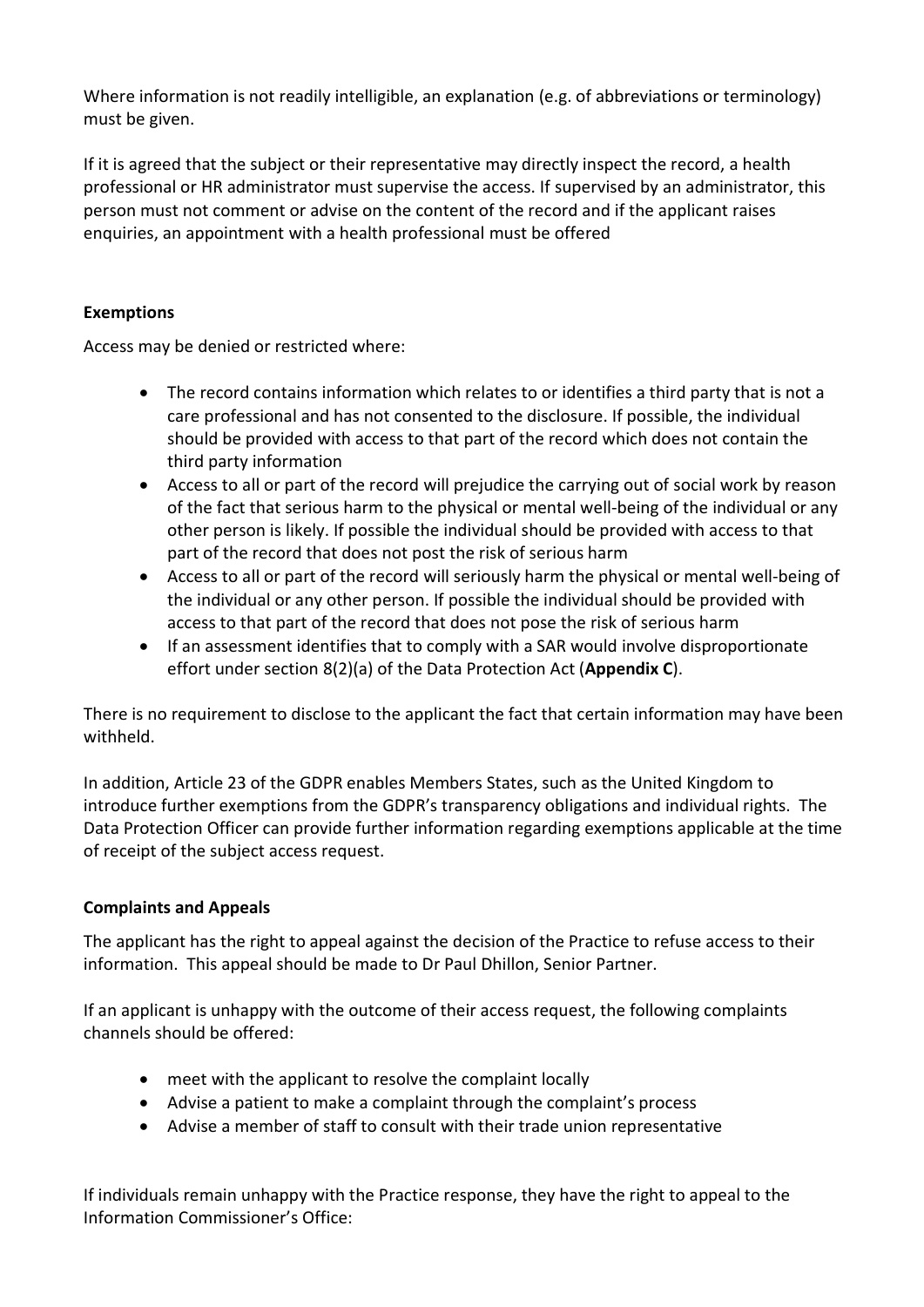### https://www.ico.org.uk/Global/contact\_us.

## Information Commissioner's Office

Wycliffe House Water Lane Wilmslow Cheshire SK9 5AF Telephone: 0303 123 1113

Email: casework@ico.gsi.gov.uk

#### Roles and Responsibilities

The Caldicott Lead has executive responsibility for Subject Access Requests.

The Data Protection Officer has operational responsibility for Subject Access Requests.

All staff must be aware of how to recognise and manage a subject access request. Training will be provided to staff likely to be in receipt of requests covering:-

- Required format of a subject access request
- Correct identification of the requesting individual
- Location of personal information
- Timescales for compliance
- Provision of information in an intelligible format
- Action to be taken if the information includes third party data or if it has been determined that access will seriously harm an individual (see exemptions)

#### Monitoring and Review

The Practice Manager monitors all Subject Access Requests to ensure the correct process has been followed and monitors any appeals/complaints relating to Subject Access Requests.

#### Equality Impact

In applying this policy, the organisation will have due regard for the need to eliminate unlawful discrimination, promote equality of opportunity, and provide for good relations between people of diverse groups, in particular on the grounds of the following characteristics protected by the Equality Act (2010); age, disability, gender, gender reassignment, marriage and civil partnership, pregnancy and maternity, race, religion or belief, and sexual orientation, in addition to offending background, trade union membership, or any other personal characteristic.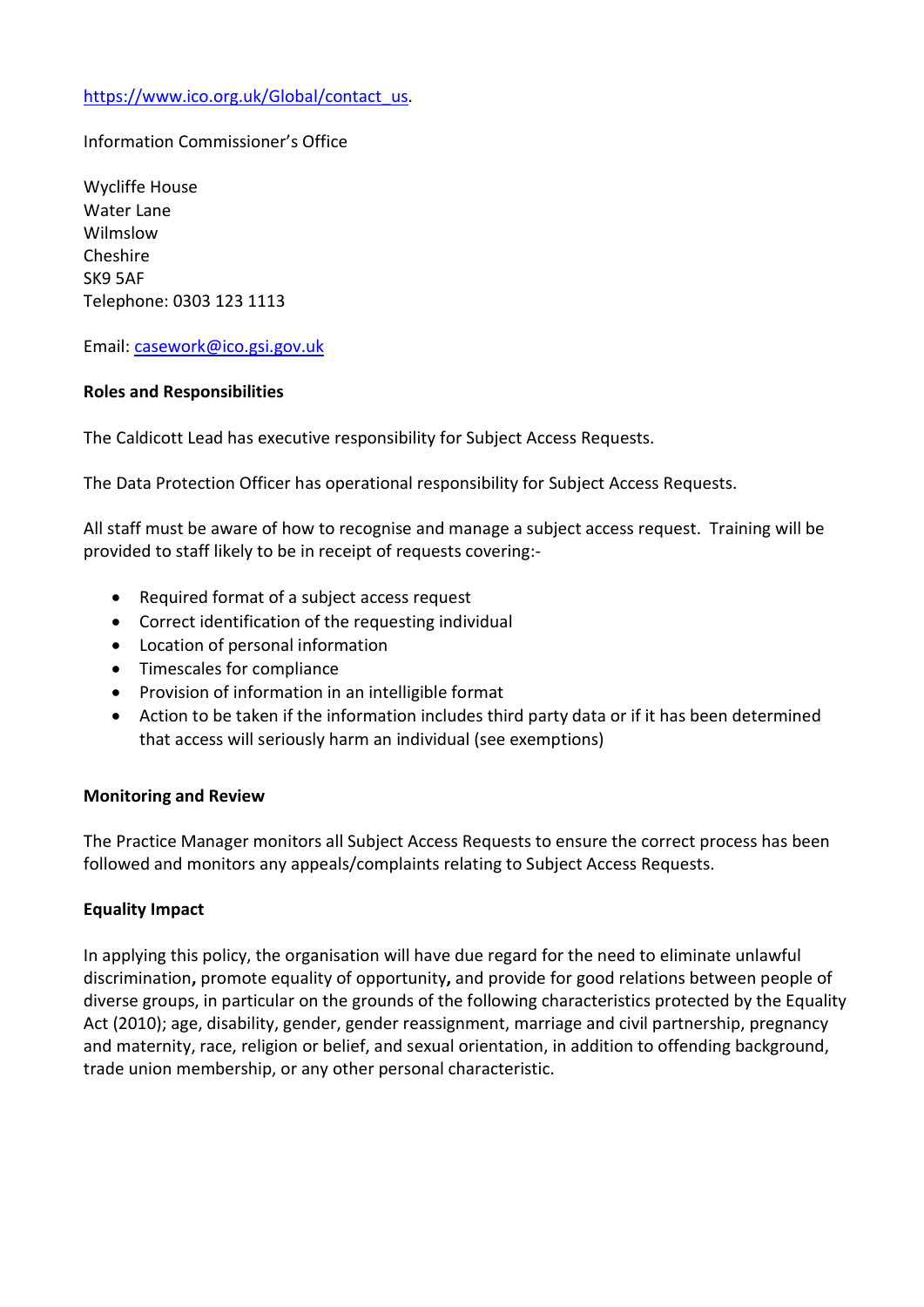Personal information collected from you by this form, is required to enable your request to be processed, this personal information will only be used in connection with the processing of this Subject Access Request.



processing of this Subject Access Request.<br>
Charges Payable: In accordance with legislation no fee will be charged for your request, unless the request is manifestly unfounded or excessive, particularly if it is repetitive. Before any further action is taken, we is manifestly unfounded or excessive, particularly if it is repetitive. Before any further action is taken, we<br>will contact you with details of our "reasonable administrative charges" in order to comply with your request.

| PLEASE COMPLETE IN BLOCK CAPITALS – Illegible forms will delay the time taken to respond to requests.          |                                                                                                          |                                  |  |  |  |  |
|----------------------------------------------------------------------------------------------------------------|----------------------------------------------------------------------------------------------------------|----------------------------------|--|--|--|--|
| 1.                                                                                                             | Details of Patient/Clients/Staff members records to be accessed (Please complete one form per<br>person) |                                  |  |  |  |  |
| Surname                                                                                                        |                                                                                                          | Date of Birth                    |  |  |  |  |
| Forename(s)                                                                                                    |                                                                                                          | <b>Current Address</b>           |  |  |  |  |
| Any former names (If Applicable)                                                                               |                                                                                                          | <b>Full Postcode</b>             |  |  |  |  |
| <b>Telephone Number</b>                                                                                        |                                                                                                          | Previous Address (If Applicable) |  |  |  |  |
| NHS Number (If known/relevant)<br>If further details are available please include in a separate covering note. |                                                                                                          | <b>Full Postcode</b>             |  |  |  |  |
|                                                                                                                |                                                                                                          |                                  |  |  |  |  |

| 2.                                                                                                                                                                                                                                                                                                       | Details of Records to be Accessed |  |  |  |  |  |
|----------------------------------------------------------------------------------------------------------------------------------------------------------------------------------------------------------------------------------------------------------------------------------------------------------|-----------------------------------|--|--|--|--|--|
| In order to locate the records you require please provide as much information as possible. Please list the<br>department or services you have accessed that you require records from: i.e. PALs, complaints, continuing<br>healthcare or Human resources etc (Continue on a separate sheet if required). |                                   |  |  |  |  |  |
| <b>Records dated from</b><br>Department or services accessed                                                                                                                                                                                                                                             |                                   |  |  |  |  |  |
|                                                                                                                                                                                                                                                                                                          | to / /                            |  |  |  |  |  |
|                                                                                                                                                                                                                                                                                                          | to / /                            |  |  |  |  |  |
|                                                                                                                                                                                                                                                                                                          | to                                |  |  |  |  |  |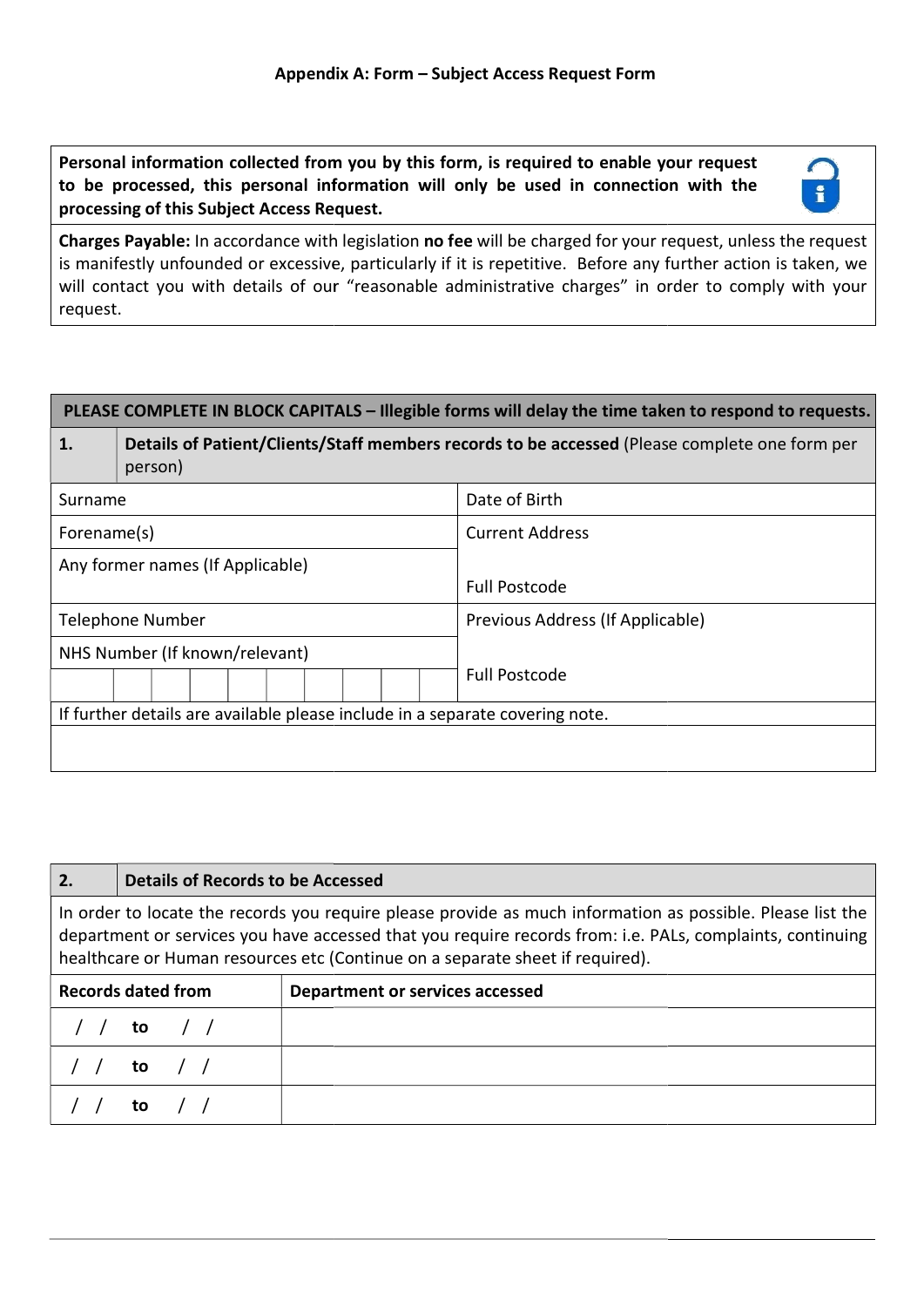| 3.                                                                                                                                                                                                                                                          |                                                                                                              |                                                             | Details of applicant (Complete if different to patients/clients/staff members details)            |  |  |  |
|-------------------------------------------------------------------------------------------------------------------------------------------------------------------------------------------------------------------------------------------------------------|--------------------------------------------------------------------------------------------------------------|-------------------------------------------------------------|---------------------------------------------------------------------------------------------------|--|--|--|
| <b>Full Name</b>                                                                                                                                                                                                                                            |                                                                                                              |                                                             |                                                                                                   |  |  |  |
|                                                                                                                                                                                                                                                             | Company (if Applicable)                                                                                      |                                                             |                                                                                                   |  |  |  |
|                                                                                                                                                                                                                                                             | Relationship with individual who's<br>records have been requested                                            |                                                             |                                                                                                   |  |  |  |
| Address to which a reply<br>should be sent                                                                                                                                                                                                                  |                                                                                                              |                                                             |                                                                                                   |  |  |  |
|                                                                                                                                                                                                                                                             |                                                                                                              | Postcode:                                                   | Tel:                                                                                              |  |  |  |
| 4.                                                                                                                                                                                                                                                          | not making their own request)                                                                                |                                                             | Authorisation to release to applicant (to be completed by the patients/clients/staff memberif     |  |  |  |
| I (Print name)<br>hereby authorise the [PRACTICE] to release any<br>personal data they may hold relating to me to the above applicant and to whom I authorise to act on my<br>behalf.                                                                       |                                                                                                              |                                                             |                                                                                                   |  |  |  |
|                                                                                                                                                                                                                                                             | Signature of patient/client/staff member:<br>Date: $\frac{1}{1}$ /                                           |                                                             |                                                                                                   |  |  |  |
| 5.                                                                                                                                                                                                                                                          | <b>Declaration</b>                                                                                           |                                                             |                                                                                                   |  |  |  |
| I declare that information given by me is correct to the best of my knowledge and that I am entitled to<br>apply for access to the health record(s) referred to above, under the terms of the Access to Health Records<br>Act (1990) / Data Protection Act. |                                                                                                              |                                                             |                                                                                                   |  |  |  |
|                                                                                                                                                                                                                                                             | Please select one box below:                                                                                 |                                                             |                                                                                                   |  |  |  |
|                                                                                                                                                                                                                                                             |                                                                                                              | $\Box$ I am the patient/client/staff member (data subject). |                                                                                                   |  |  |  |
|                                                                                                                                                                                                                                                             | authorisation above.                                                                                         |                                                             | $\Box$ I have been asked to act on behalf of the data subject and they have completed section 4 - |  |  |  |
| $\Box$ I am acting on behalf of the data subject who is unable to complete the authorisation section above<br>(Covering letter with further details supplied).                                                                                              |                                                                                                              |                                                             |                                                                                                   |  |  |  |
| $\Box$ I am the parent/guardian of a data subject under 16 years old who has completed the authorisation<br>section above. (Please include proof such as birth certificate)                                                                                 |                                                                                                              |                                                             |                                                                                                   |  |  |  |
| $\Box$ I am the parent/guardian of a data subject under 16 years old who is unable to understand the request<br>and who has consented to my making the request on their behalf.                                                                             |                                                                                                              |                                                             |                                                                                                   |  |  |  |
| $\Box$ I have been appointed the Guardian for the patient/client, who is over age 16 under a Guardianship<br>order (attached).                                                                                                                              |                                                                                                              |                                                             |                                                                                                   |  |  |  |
|                                                                                                                                                                                                                                                             | $\Box$ I am the deceased patient/client's personal representative and attach confirmation of my appointment. |                                                             |                                                                                                   |  |  |  |
| $\Box$ I have a claim arising from the patient/client's death and wish to access information relevant to my<br>claim (Covering letter with further details to be supplied).                                                                                 |                                                                                                              |                                                             |                                                                                                   |  |  |  |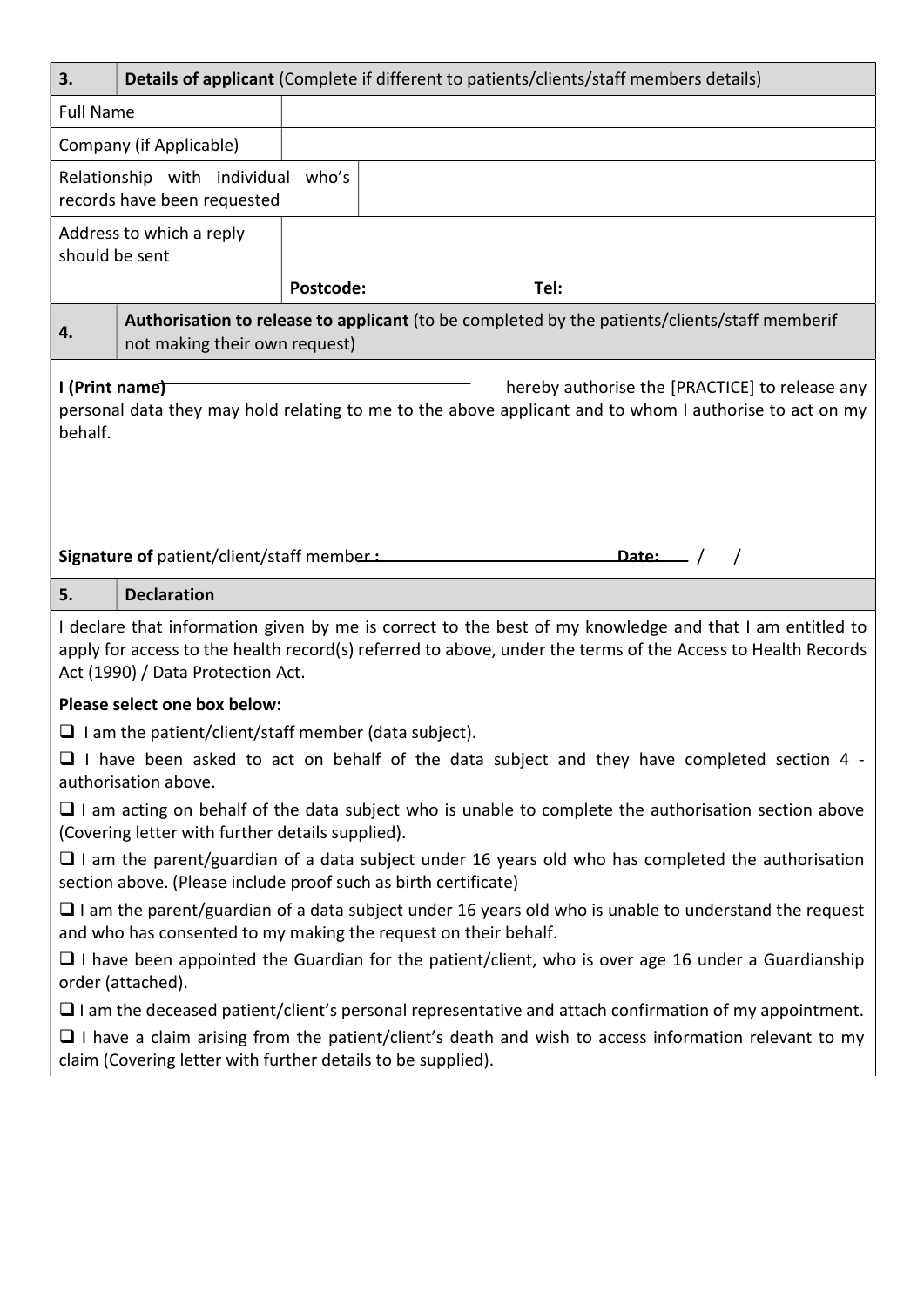#### Please Note:

- If you are making an application on the behalf of somebody else we require evidence of your authority to do so i.e. personal authority, court order etc.
- It may be necessary to provide evidence of identity (i.e. Driving Licence).
- If there is any doubt about the applicant's identity or entitlement, information will not be released until further evidence is provided. You will be informed if this is the case.
- Under the terms of the Data Protection Act, requests will be responded to within 30 days after receiving all necessary information and/or fee required to process the request.
- If you are making a request under the Access to Health Records Act 1990, requests will be responded to within 40 days where no entries have been made to the patient/client's record 40 days immediately preceding the date of this request, otherwise requests will be responded to within 21 days after receiving all necessary information and/or fee required to process the request.
- Under the terms of Section 7 of the Data Protection Act, Information disclosed under a Subject Access Request may have information removed; this is to ensure that the confidentiality is maintained for third parties referred to who have not consented to their information being disclosed.

| <b>Print Name</b> | Signed<br>(Applicant) |  | <b>Date</b> |  |
|-------------------|-----------------------|--|-------------|--|
|-------------------|-----------------------|--|-------------|--|

Please complete and send this document to: The Practice Administrator, Central Surgery, Surbiton Health Centre, Ewell Road, Surbiton KT6 6EZ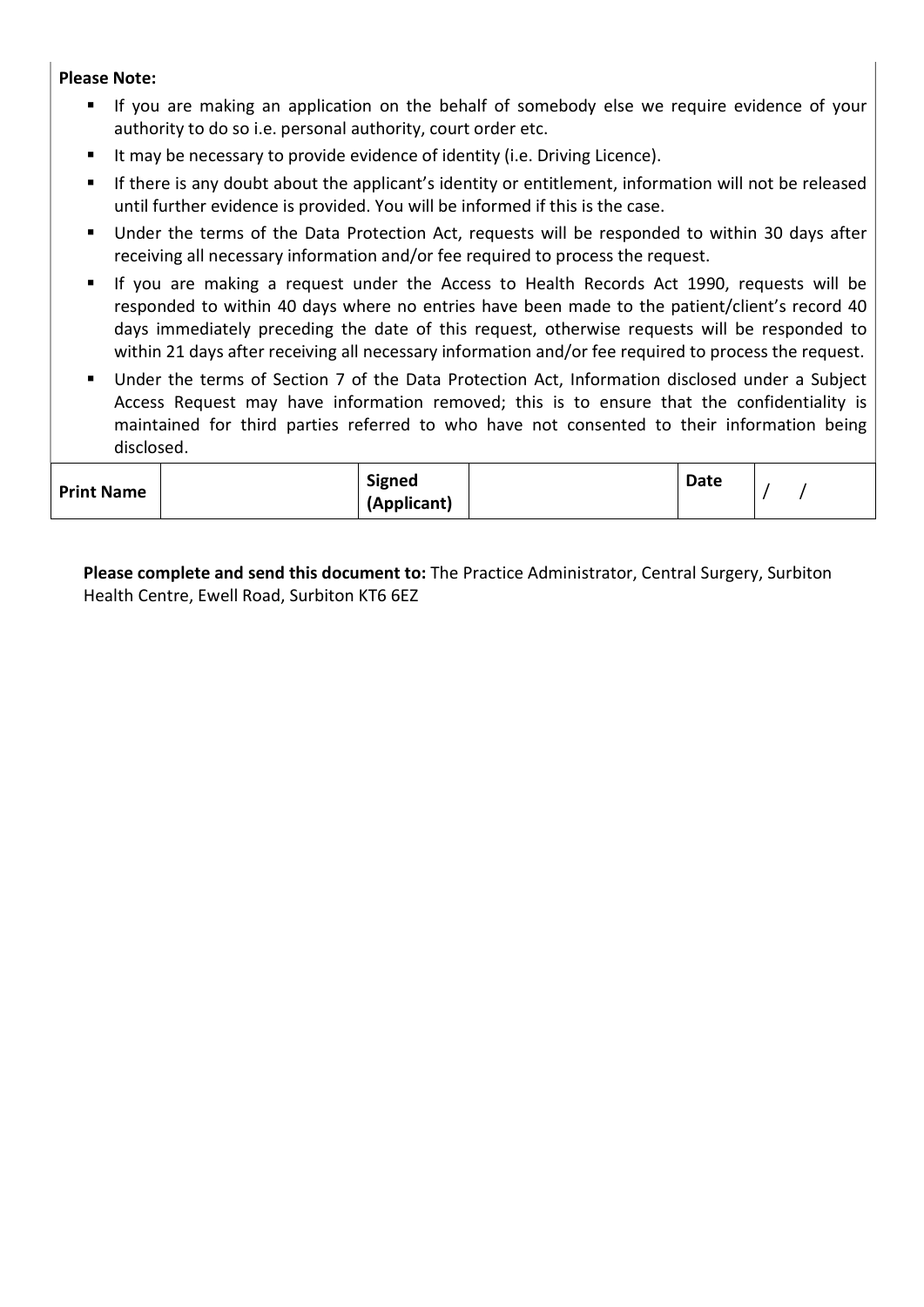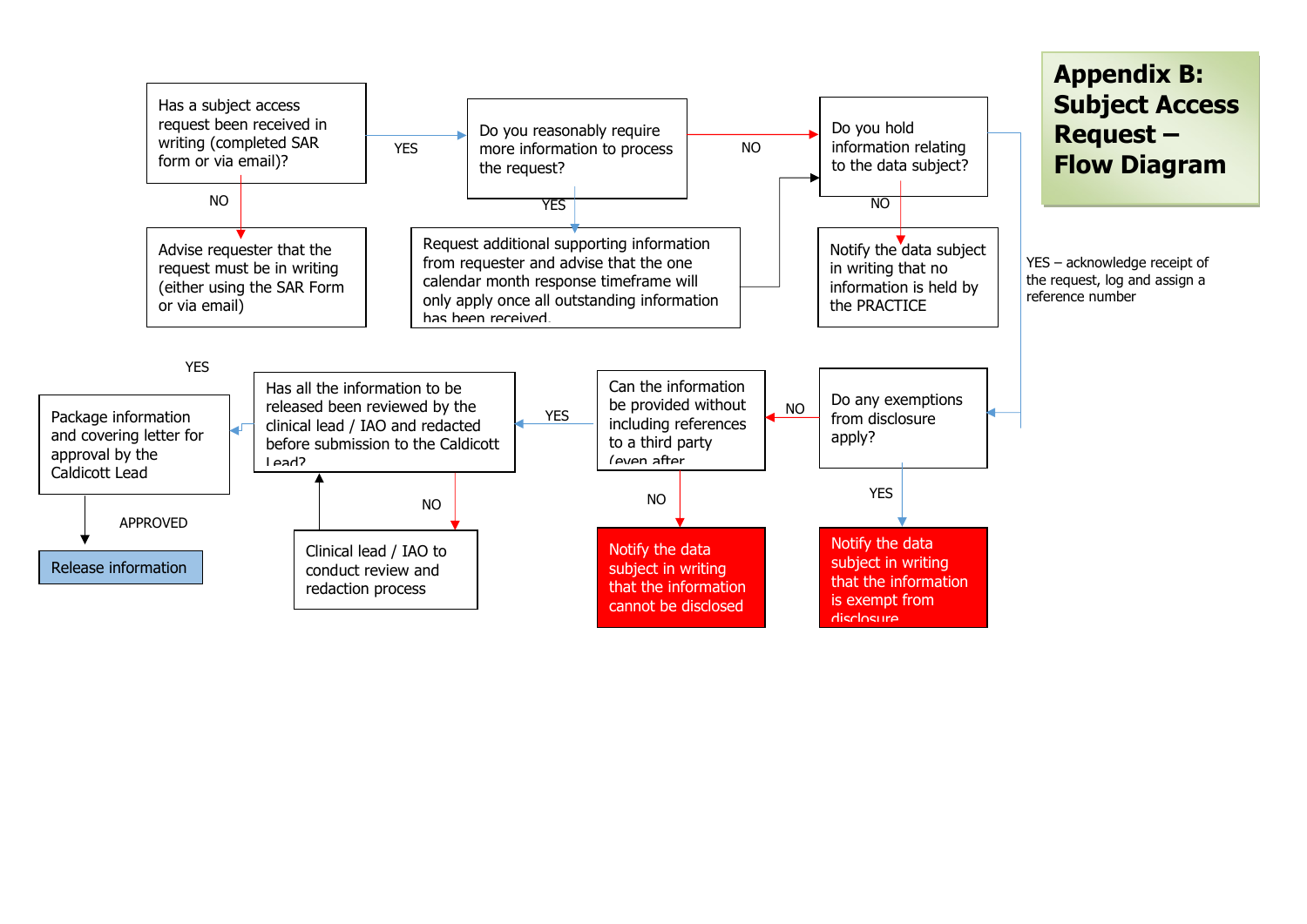## Appendix C - Disproportionate Effort Exemption Guidance

This guidance sheet is based on the revised Information Commissioner Subject Access Code of Practice that was issued in July 2017:

https://ico.org.uk/media/for-organisations/documents/2014223/subject-access-code-ofpractice.pdf

### 1. What is disproportionate effort?

- $\circ$  The 'disproportionate effort' exception is in section 8(2) of the DPA. The Court of Appeal has provided clarification as to its application in its 2017 judgments in the cases of Dawson–Damer<sup>1</sup> and Ittihadieh/Deer and Oxford University  $^2$
- o The DPA does not define 'disproportionate effort', but the court has explained that there is scope for assessing whether, in the circumstances of a particular case, complying with a request by supplying a copy of the requested information in permanent form would result in so much work or expense as to outweigh the requester's right of access to their personal data
- $\circ$  The court also made it clear that in assessing whether complying with a SAR would involve disproportionate effort under section 8(2)(a) you may take into account difficulties which occur throughout the process of complying with the request, including any difficulties you encounter in finding the requested information
- $\circ$  This approach accords with the concept of proportionality in EU law, on which the DPA is based. When responding to SARs, the Information Commissioner expects you to evaluate the particular circumstances of each request, balancing any difficulties involved in complying with the request against the benefits the information might bring to the data subject, whilst bearing in mind the fundamental nature of the right of subject access

## 2. How is this applied in practice?

- $\circ$  In order to apply the exception, the burden of proof is on you as data controller to show that you have taken all reasonable steps to comply with the SAR, and that it would be disproportionate in all the circumstances of the case for you to take further steps
- $\circ$  The Information Commissioner considers it good practice for you to engage with the applicant, having an open conversation about the information they require. This might help you to reduce the costs and effort that you would otherwise incur in searching for the information